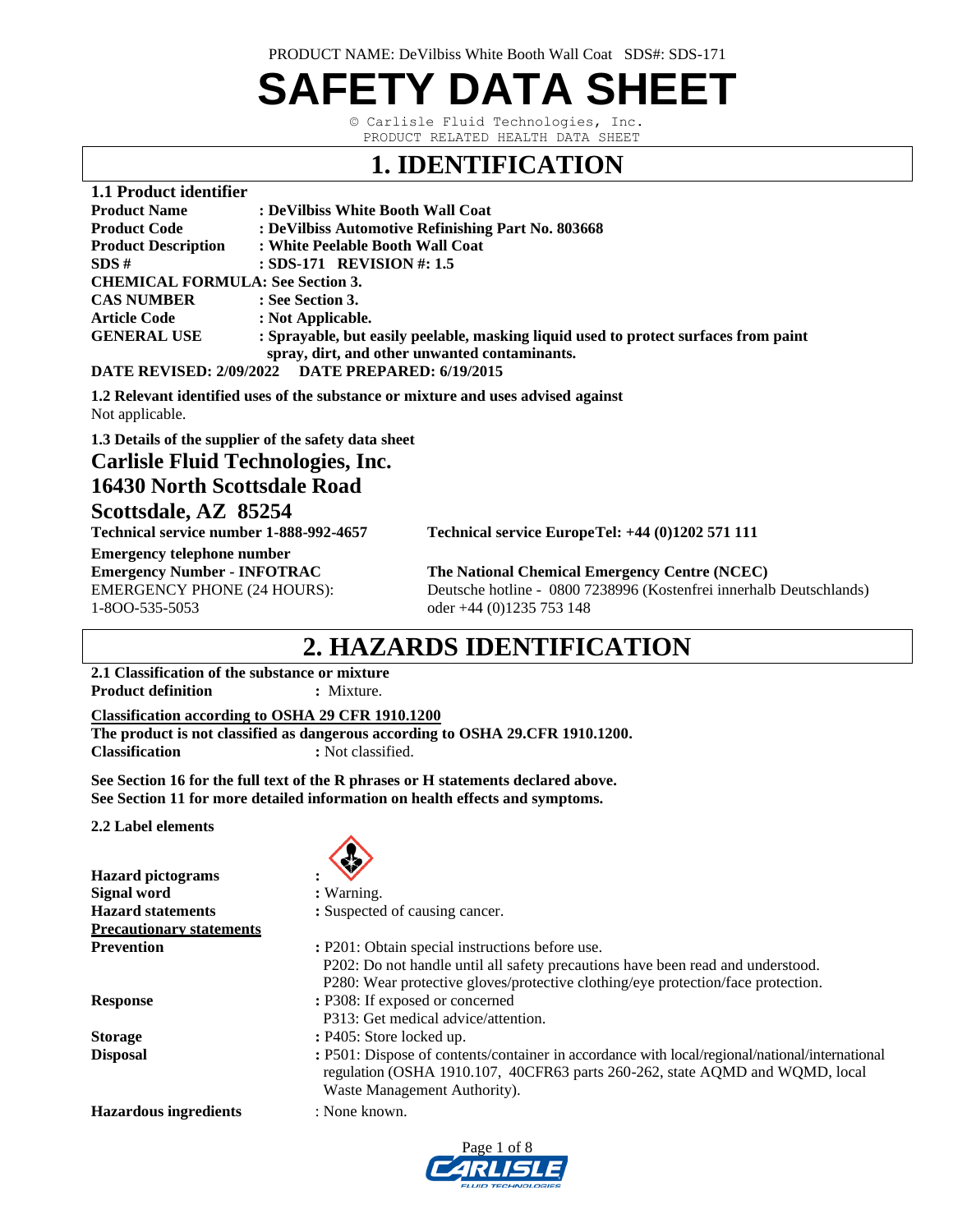|                                                                                                                                                       | <b>PRODUCT NAME: DeVilbiss White Booth Wall Coat SDS#: SDS-171</b>                                                                                                           |
|-------------------------------------------------------------------------------------------------------------------------------------------------------|------------------------------------------------------------------------------------------------------------------------------------------------------------------------------|
| Supplemental label<br>elements                                                                                                                        | : Not applicable.                                                                                                                                                            |
| <b>Special packaging requirements</b><br><b>Containers to be fitted</b><br>with child-resistant<br>fastenings                                         | : Not applicable.                                                                                                                                                            |
| <b>Tactile warning of danger</b>                                                                                                                      | : Not applicable.                                                                                                                                                            |
| 2.3 Other hazards<br>Other hazards which do not result in classification<br><b>Properties affecting health</b><br><b>Principle routes of exposure</b> | : Wash areas of contact with soap and water.<br>: Ingestion, inhalation, skin absorption, skin contact, eye absorption, and eye contact.                                     |
| <b>Skin contact</b><br>Eye contact                                                                                                                    | : May cause irritation.<br>: May cause irritation.                                                                                                                           |
| <b>Inhalation</b><br>Ingestion                                                                                                                        | : Harmful if inhaled.<br>: Harmful if ingested.                                                                                                                              |
| <b>Chronic Effects</b>                                                                                                                                | : -IARC - Group 2B carcinogen "possibly carcinogen to humans"                                                                                                                |
|                                                                                                                                                       | -Canada – WHMIS - Class D2A (carcinogenic).<br>Medical Conditions Aggravated by Long-Term Exposure: If exposed for long periods, may cause dizziness, headache or<br>nausea. |
| <b>Target Organs:</b> skin and eyes                                                                                                                   |                                                                                                                                                                              |

**Signs and Symptoms:** May cause irritation to the skin and eyes. If such a reaction occurs, seek medical attention.

### **3. COMPOSITION/INFORMATION ON INGREDIENTS**

| <b>Chemical Name</b>                                                    | CAS#            | Concentration (weight/weight) |
|-------------------------------------------------------------------------|-----------------|-------------------------------|
| Limestone (Calcium Carbonate)                                           | $1317 - 65 - 3$ | 10%                           |
| Titanium dioxide                                                        | 13463-67-7      | 10%                           |
| Water                                                                   | 7732-18-5       | 70%                           |
| Proprietary non-hazardous or less than 1% in concentration (or 0.1% for |                 | 10%                           |
| carcinogens, reproductive toxins, or respiratory sensitizers)           |                 |                               |

## **4. FIRST AID MEASURES**

#### **4.1 Description of first aid measures**

| <b>EYE CONTACT</b>  | : If irritation occurs, move away from exposed area and flush eyes with water for 15 minutes. If                                             |
|---------------------|----------------------------------------------------------------------------------------------------------------------------------------------|
|                     | irritation continues, seek medical attention.                                                                                                |
| <b>INHALATION</b>   | : Move individual to fresh air. If breathing is difficult, administer oxygen and seek medical<br>attention.                                  |
| <b>SKIN CONTACT</b> | : Remove contaminated clothing. Flush exposed area with water and wash with soap and water. If<br>irritation occurs, seek medical attention. |
| <b>INGESTION</b>    | : Do not induce vomiting. If vomiting does occur, seek medical attention and contact poison control.                                         |

**Protection of first-aiders :** No known significant effects or critical hazards.

#### **4.2 Most important symptoms and effects, both acute and delayed**

#### **Potentialacutehealtheffects**

| Eve contact                                                                    | : May cause irritation.        |  |  |
|--------------------------------------------------------------------------------|--------------------------------|--|--|
| <b>Inhalation</b>                                                              | : Harmful if inhaled.          |  |  |
| <b>Skin contact</b>                                                            | : May cause slight irritation. |  |  |
| Ingestion                                                                      | : Harmful if ingested.         |  |  |
| Over-exposure signs/symptoms                                                   |                                |  |  |
| Eye contact                                                                    | : No specific data.            |  |  |
| <b>Inhalation</b>                                                              | : No specific data.            |  |  |
| <b>Skin contact</b>                                                            | : No specific data.            |  |  |
| <b>Ingestion</b>                                                               | : No specific data.            |  |  |
| 4.3 Indication of any immediate medical attention and special treatment needed |                                |  |  |

**Notes to physician** : No specific data.

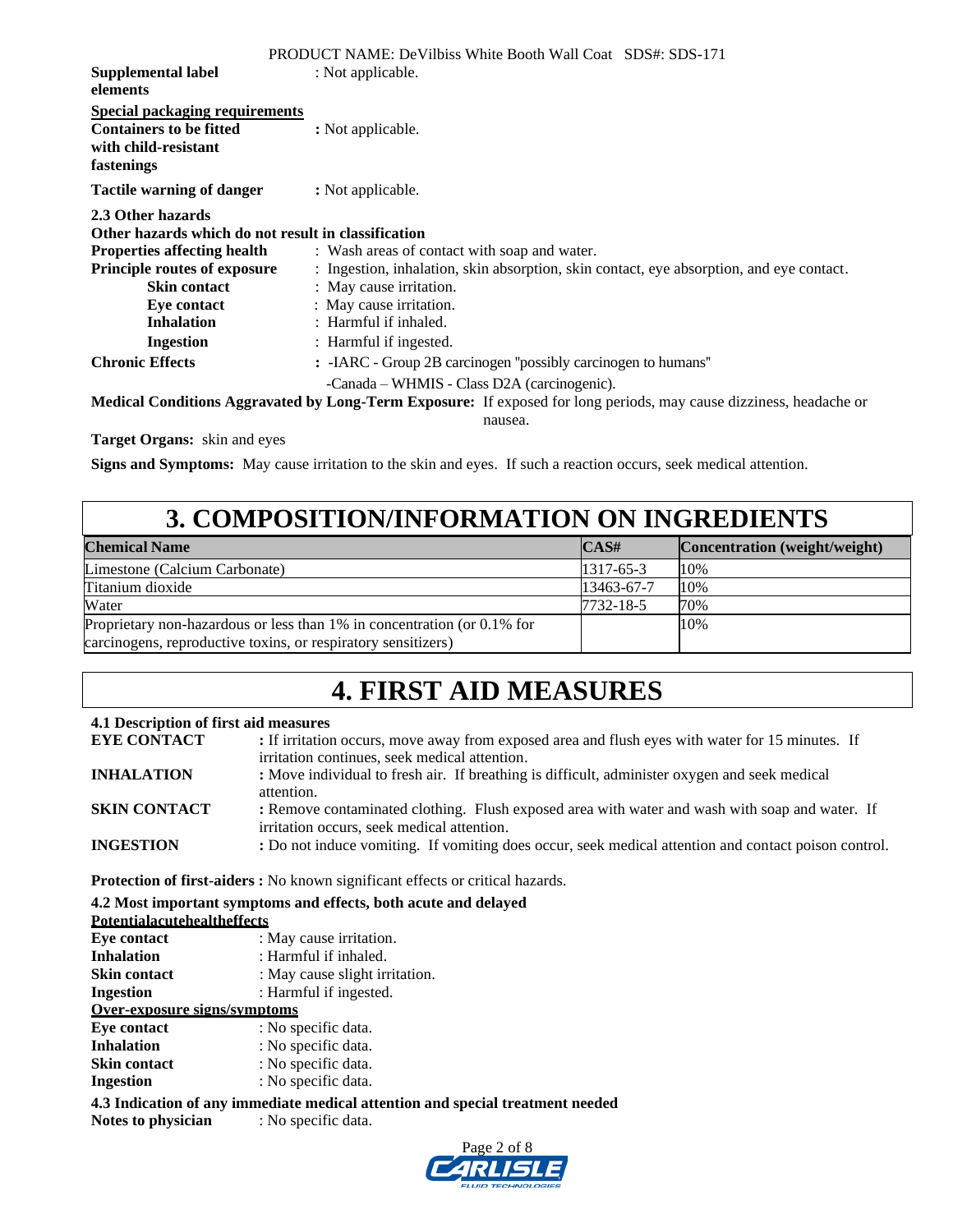*5. FIRE FIGHTING MEASURES* **5.1 Extinguishing media Suitable extinguishing media** : Dry chemical, carbon dioxide or foam. **Unsuitable extinguishing media** : None known. **Special Firefighting Procedures** : Normal firefighting procedures may be used. Water may be used to cool containers to prevent pressure build up. **5.2 Special hazards arising from the substance or mixture Flammability class** : Not a combustible liquid. **Fire retardant method** : None required. **Flash Point** : See Section 9. **Autoignition Temperature** : See Section 9. **Sensitivity to Static Discharge : None known. Hazards from the substance or mixture** : None known. **Unusual Fire and Explosion Hazards** : Material will not ignite or support combustion unless water has evaporated. Dried solids may burn. **Hazardous combustion products** : None known. **Note** : None. **5.3 Advice for firefighters Special precautions for fire-fighters** : For structural fires beyond the initial stage, emergency responders in the immediate hazard area should wear protective clothing. When the potential chemical hazard is unknown, in enclosed or confined spaces, a self-contained breathing apparatus should be worn. In addition, wear other appropriate protective equipment as conditions warrant (see Section 8). **Special protective equipment for :** Fire-fighters should wear appropriate protective equipment and self**fire-fighters** contained breathing apparatus (SCBA) with a full face-piece operated in positive pressure mode.

**HMIS RATING:** See Section 15.

## **6. ACCIDENTAL RELEASE MEASURES**

#### **6.1 Personal precautions, protective equipment and emergency procedures**

| For non-emergency personnel<br>For emergency responders   | : No action shall be taken involving any personal risk or without suitable training.<br>: Wear appropriate protective equipment, including respiratory protection, as conditions<br>warrant (see Section 8). See Sections 2 and 7 for additional information on hazards and<br>precautionary measures.                                                                                                                                                                                                                                                                                                                       |
|-----------------------------------------------------------|------------------------------------------------------------------------------------------------------------------------------------------------------------------------------------------------------------------------------------------------------------------------------------------------------------------------------------------------------------------------------------------------------------------------------------------------------------------------------------------------------------------------------------------------------------------------------------------------------------------------------|
| <b>6.2 Environmental precautions</b>                      | : Stop spill/release if it can be done safely. Prevent spilled material from entering sewers,<br>storm drains, other unauthorized drainage systems, and natural waterways. Use water<br>sparingly to minimize environmental contamination and reduce disposal requirements. If spill<br>occurs on water notify appropriate authorities and advise shipping of any hazard. Spills into<br>or upon navigable waters, the contiguous zone, or adjoining shorelines that cause a sheen or<br>discoloration on the surface of the water, may require notification of the National Response<br>Center (phone number 800-424-8802). |
| 6.3 Methods and materials for containment and cleaning up |                                                                                                                                                                                                                                                                                                                                                                                                                                                                                                                                                                                                                              |
| <b>Small spill</b>                                        | : Find the source and stop the leak. If spilled, dike areas with sand and absorb with an<br>absorbent material.                                                                                                                                                                                                                                                                                                                                                                                                                                                                                                              |
| Large spill                                               | : Find the source and stop the leak. If spilled, dike areas with sand and absorb with an<br>absorbent material.                                                                                                                                                                                                                                                                                                                                                                                                                                                                                                              |
| <b>6.4 Reference to other sections</b>                    | : Recommended measures are based on the most likely spillage scenarios for this material;<br>however local conditions and regulations may influence or limit the choice of appropriate<br>actions to be taken. See Section 13 for information on appropriate disposal.                                                                                                                                                                                                                                                                                                                                                       |

# **7. HANDLING AND STORAGE**

#### **7.1 Precautions for safe handling**

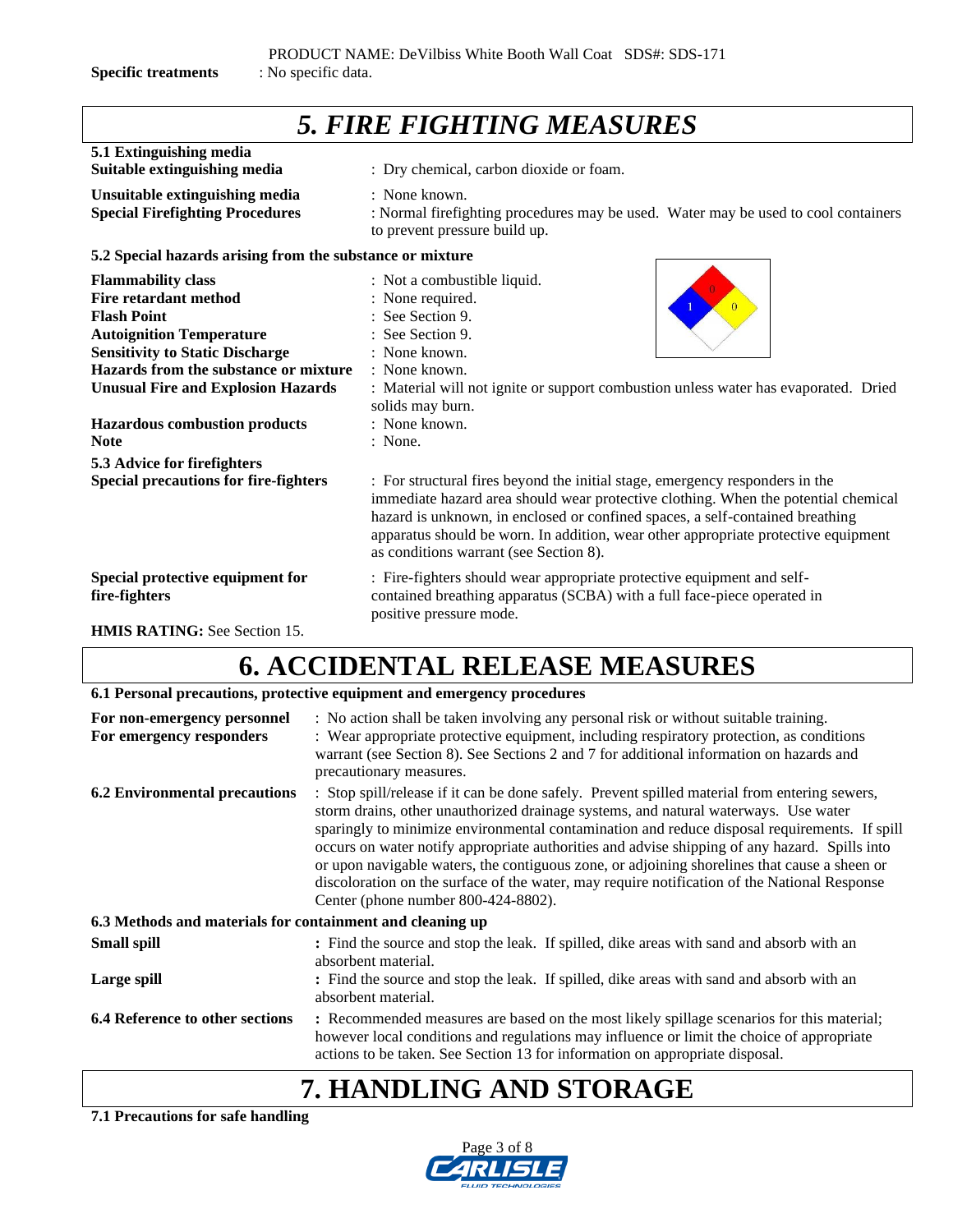PRODUCT NAME: DeVilbiss White Booth Wall Coat SDS#: SDS-171

**Protective measures** : As with all chemicals take all necessary precautions to avoid prolonged contact.

**including any incompatibilitie**s **Recommendations** away from incompatible materials.

**Advice on general occupational** : Eating, drinking and smoking should be prohibited in areas where this material is **hygiene** handled, stored and processed. Workers should use good personal hygiene practices, wash hands and face before eating, drinking and smoking.

**7.2 Conditions for safe storage,** : Keep containers closed and stored in a covered area. Keep away from children.

**7.3 Specific end use(s)** : Keep container closed and from freezing when not in use. Store in original container

**Industrial sector specific solutions** : None.

### **8. EXPOSURE CONTROLS/PERSONAL PROTECTION**

| <b>Chemical Name / CAS #</b>         |                                                                                                                                                                                                                                                     | <b>ACGIH Exposure Limits</b>                                                                                               | <b>OSHA Exposure Limits</b>              | <b>Other Exposure Limits</b>     |
|--------------------------------------|-----------------------------------------------------------------------------------------------------------------------------------------------------------------------------------------------------------------------------------------------------|----------------------------------------------------------------------------------------------------------------------------|------------------------------------------|----------------------------------|
| Limestone                            |                                                                                                                                                                                                                                                     | 15 mg/m <sup>3</sup> TWA (total dust); 5                                                                                   | Not Established                          | NIOSH: $10 \text{ mg/m}^3$ TWA   |
| 1317-65-3                            |                                                                                                                                                                                                                                                     | $mg/m3 TWA$ (respirable fraction)                                                                                          |                                          | (total dust); $5 \text{ mg/m}^3$ |
|                                      |                                                                                                                                                                                                                                                     |                                                                                                                            |                                          | TWA (respirable dust)            |
| Titanium dioxide<br>13463-67-7       |                                                                                                                                                                                                                                                     | 10 mg/m <sup>3</sup> TWA (total dust)                                                                                      | 15 mg/m <sup>3</sup> TWA (total<br>dust) | Not Established                  |
| 8.1 Control parameters               |                                                                                                                                                                                                                                                     |                                                                                                                            |                                          |                                  |
|                                      |                                                                                                                                                                                                                                                     | Note: Consult an industrial hygienist or similar professional, or your local agencies, for further information.            |                                          |                                  |
| 8.2 Exposure controls                |                                                                                                                                                                                                                                                     |                                                                                                                            |                                          |                                  |
| Appropriate engineering              | : Facilities that are storing or using these materials should have proper ventilation equipment,<br>and proper eyewash and safety shower facilities. Provide sufficient mechanical ventilation to<br>maintain concentrations below exposure limits. |                                                                                                                            |                                          |                                  |
| <b>Personal Protection Equipment</b> |                                                                                                                                                                                                                                                     |                                                                                                                            |                                          |                                  |
| <b>Eye Protection</b>                | : Chemical splash proof safety goggles in compliance with OSHA regulations. Follow hand<br>and eye safety procedures.                                                                                                                               |                                                                                                                            |                                          |                                  |
| <b>Skin Protection</b>               |                                                                                                                                                                                                                                                     | : Wear chemical resistant gloves, neoprene, plastic coated, etc.                                                           |                                          |                                  |
|                                      |                                                                                                                                                                                                                                                     | <b>Respiratory Protection :</b> If engineering controls do not maintain airborne concentrations below recommended exposure |                                          |                                  |
|                                      |                                                                                                                                                                                                                                                     | limits, a suitable respirator must be worn. Avoid prolonged or repeated breathing of vapors.                               |                                          |                                  |

|                           | Trans, a suitable respirator must be worn. Avoid profonged or repeated breathing or vapors.   |
|---------------------------|-----------------------------------------------------------------------------------------------|
| Other protective          | : If splashing is possible, wear necessary protective clothing and boots. Specific situations |
| clothing                  | may require consultation with industrial hygiene, safety, or engineering professionals.       |
| <b>Hygienic Practices</b> | : Handle according to established hygiene and safety practices. Wash thoroughly after         |
|                           | handling.                                                                                     |

# **9. PHYSICAL AND CHEMICAL PROPERTIES**

**9.1 Information on basic physical and chemical properties**

Note: Unless otherwise stated, values are determined at 20°C (68°F) and 760 mm Hg (1 atm). Data represent typical values and are not intended to be specifications.

| <b>Physical state</b>              | : Liquid.                            |
|------------------------------------|--------------------------------------|
| Color                              | : Opaque.                            |
| Odor                               | : No Data.                           |
| Appearance                         | : No Data.                           |
| pН                                 | : No Data.                           |
| Melting point/freezing point       | : No Data.                           |
| Initial boiling point and          | : $100^{\circ}$ C - $212^{\circ}$ F. |
| boiling range                      |                                      |
| <b>Flash point</b>                 | : 108°C - 226°F.                     |
| <b>Flammability (solid, gas)</b>   | : No data.                           |
| <b>Burning time</b>                | : No data.                           |
| <b>Burning rate</b>                | : No data.                           |
| <b>Upper/lower flammability or</b> | $: 0\%$ .                            |
| explosive limits                   |                                      |
| Vapor pressure                     | : No data.                           |
| <b>Evaporation rate</b>            | : No data.                           |
| Vapor Density (air=1)              | : No data.                           |
| <b>Density</b>                     | : No data.                           |

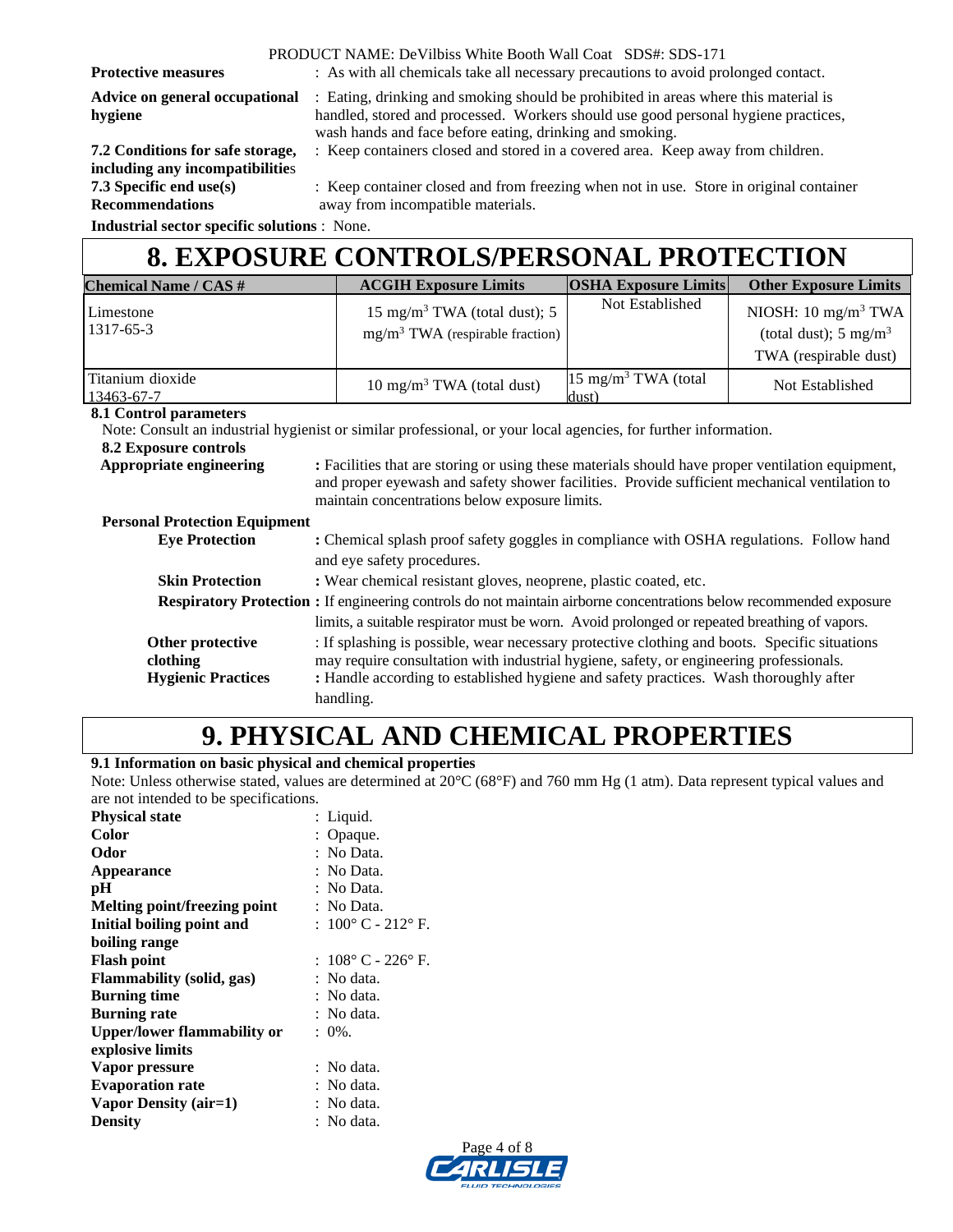|                                                      | <b>PRODUCT NAME: DeVilbiss White Booth Wall Coat SDS#: SDS-171</b> |
|------------------------------------------------------|--------------------------------------------------------------------|
| <b>Solubility in Water</b>                           | $\therefore$ No data.                                              |
| <b>Partition coefficient:</b>                        | $\therefore$ No data.                                              |
| (n- octanol/water)                                   |                                                                    |
| <b>Auto-ignition temperature</b>                     | : $371^{\circ}$ C – 699.8°F.                                       |
| <b>Decomposition temperature</b>                     | $\therefore$ No data.                                              |
| <b>Viscosity</b>                                     | : No data.                                                         |
| <b>Specific Gravity (water=1)</b>                    | : 1.122323554                                                      |
| <b>Pour Point</b>                                    | $\therefore$ No data.                                              |
| <b>Explosive properties</b>                          | $\therefore$ No data.                                              |
| VOC (Ex H <sub>2</sub> O & Exempt) lb/gal : 0.82.    |                                                                    |
| VOC (Inc H <sub>2</sub> O & Exempt) lb/gal: $0.29$ . |                                                                    |
| Oxidizing properties                                 | : No data.                                                         |

#### **9.2 Other information**

No additional information.

# **10. STABILITY AND REACTIVITY**

| 10.1 Reactivity                            | : Not chemically reactive.                                          |
|--------------------------------------------|---------------------------------------------------------------------|
| 10.2 Chemical stability                    | : Stable under normal conditions and anticipated conditions of use. |
| 10.3 Possibility of hazardous<br>reactions | : Not expected.                                                     |
| 10.4 Conditions to avoid                   | : Avoid open flames and sparks.                                     |
| 10.5 Incompatible materials                | : Avoid strong oxidizing agents, strong acids and bases.            |
| 10.6 Hazardous decomposition<br>products   | : No Data Available.                                                |

# **11. TOXICOLOGICAL INFORMATION**

| 11.1 Acutetoxicity                                        |                                                                                             |  |  |  |
|-----------------------------------------------------------|---------------------------------------------------------------------------------------------|--|--|--|
| <b>Effects of Acute Exposure</b>                          |                                                                                             |  |  |  |
| (LD50 oral and LC50)                                      | : No Data.                                                                                  |  |  |  |
| 11.2 Acute toxicity estimates                             |                                                                                             |  |  |  |
| <b>Conclusion/Summary</b>                                 | : No Data.                                                                                  |  |  |  |
| 11.3 Irritation/Corrosion                                 |                                                                                             |  |  |  |
| <b>Conclusion/Summary</b>                                 | : Possible irritation.                                                                      |  |  |  |
| 11.4 Sensitizer                                           |                                                                                             |  |  |  |
| <b>Conclusion/Summary</b>                                 | : No Data.                                                                                  |  |  |  |
| 11.5 Mutagenicity                                         |                                                                                             |  |  |  |
| <b>Conclusion/Summary</b>                                 | : No Data.                                                                                  |  |  |  |
| 11.6 Carcinogenicity                                      |                                                                                             |  |  |  |
| <b>Conclusion/Summary</b>                                 | : IARC - Group 2B carcinogen "possibly carcinogen to humans".                               |  |  |  |
|                                                           | $NTP - No.$                                                                                 |  |  |  |
|                                                           | $OSHA - No$                                                                                 |  |  |  |
|                                                           | Canada – WHMIS - Class D2A (carcinogenic).                                                  |  |  |  |
| 11.7 Reproductive toxicity                                |                                                                                             |  |  |  |
| <b>Conclusion/Summary</b>                                 | : No Data.                                                                                  |  |  |  |
| 11.8 Teratogenicity                                       |                                                                                             |  |  |  |
| <b>Conclusion/Summary</b>                                 | : No Data.                                                                                  |  |  |  |
| 11.9 Specific target organ toxicity (single exposure)     |                                                                                             |  |  |  |
| Not expected to cause organ effects from single exposure. |                                                                                             |  |  |  |
| 11.10 Specific target organ toxicity (repeated exposure)  |                                                                                             |  |  |  |
| <b>Conclusion/Summary</b>                                 | : Damage may be caused to blood, central nervous system, eyes, heart, kidneys, liver, skin, |  |  |  |
|                                                           | and upper respiratory tract. Titanium dioxide is listed as a Carcinogen category 2.         |  |  |  |
| 11.11 Aspiration hazard                                   |                                                                                             |  |  |  |
| <b>Conclusion/Summary</b>                                 | : Not expected to be an aspiration hazard.                                                  |  |  |  |
|                                                           | 11.12 Information on the likely routes of exposure : Eye, skin and inhalation.              |  |  |  |
| 11.13 Potential acute health effects                      |                                                                                             |  |  |  |
| <b>Inhalation</b>                                         | : Harmful if inhaled.                                                                       |  |  |  |
| <b>Ingestion</b>                                          | : Harmful if ingested.                                                                      |  |  |  |
| Page 5 of 8                                               |                                                                                             |  |  |  |
|                                                           |                                                                                             |  |  |  |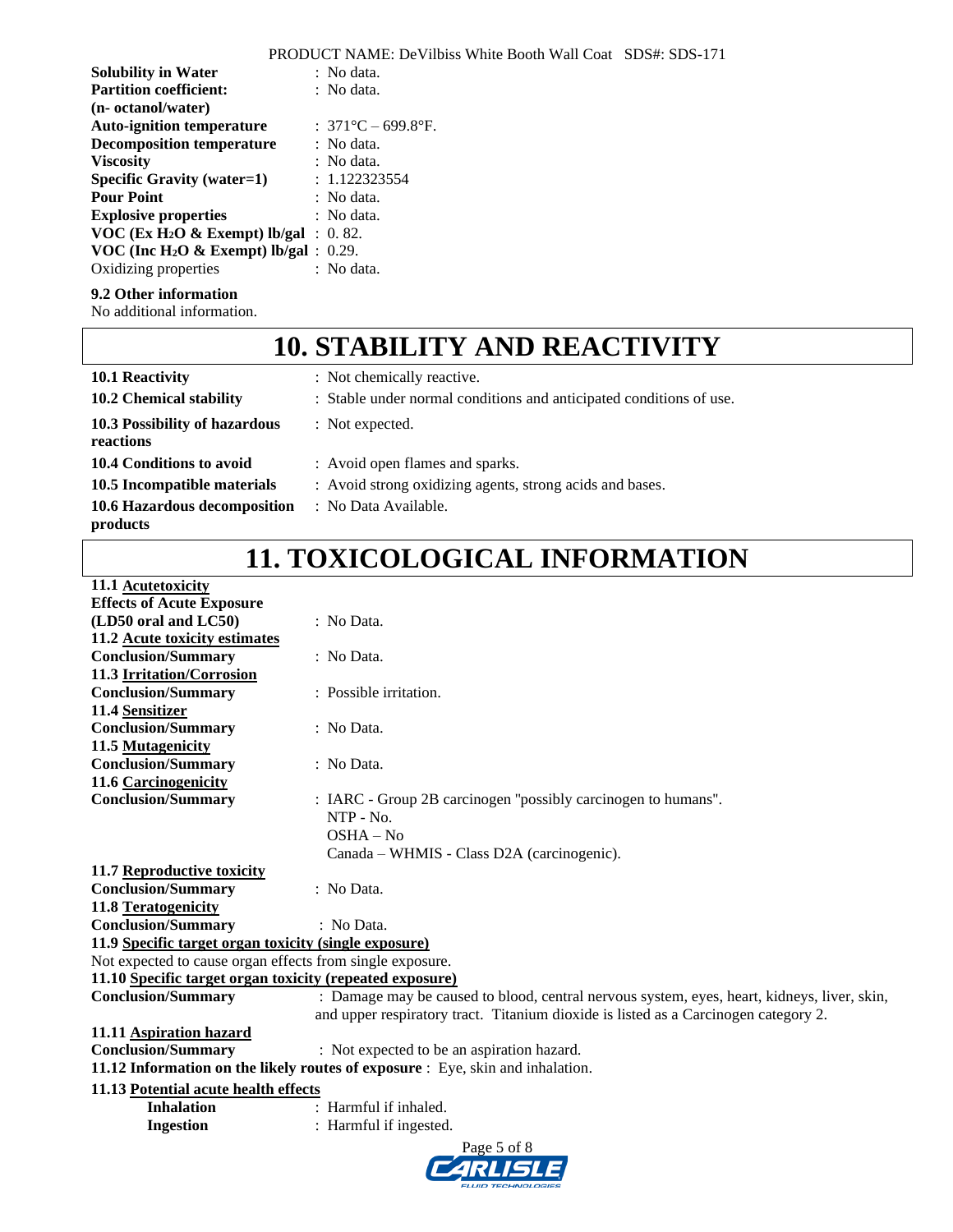|                                                                                   | <b>PRODUCT NAME: DeVilbiss White Booth Wall Coat SDS#: SDS-171</b>                             |  |  |  |  |  |
|-----------------------------------------------------------------------------------|------------------------------------------------------------------------------------------------|--|--|--|--|--|
| <b>Skin contact</b>                                                               | : May cause skin irritation.                                                                   |  |  |  |  |  |
| Eye contact                                                                       | : May cause eye irritation.                                                                    |  |  |  |  |  |
| 11.4 Symptoms related to the physical, chemical and toxicological characteristics |                                                                                                |  |  |  |  |  |
| <b>Inhalation</b>                                                                 | : No specific data.                                                                            |  |  |  |  |  |
| <b>Ingestion</b>                                                                  | : No specific data.                                                                            |  |  |  |  |  |
| <b>Skin contact</b>                                                               | : Exposure may cause skin irritation.                                                          |  |  |  |  |  |
| Eye contact                                                                       | : Exposure may cause eye irritation.                                                           |  |  |  |  |  |
|                                                                                   | 11.15 Delayed and immediate effects and also chronic effects from short and long term exposure |  |  |  |  |  |
| <b>Short term exposure</b>                                                        |                                                                                                |  |  |  |  |  |
| <b>Potential immediate effects</b>                                                | : No specific data.                                                                            |  |  |  |  |  |
| <b>Potential delayed effects</b>                                                  | : No specific data.                                                                            |  |  |  |  |  |
| Long term exposure                                                                |                                                                                                |  |  |  |  |  |
| <b>Potential immediate effects</b>                                                | : No specific data.                                                                            |  |  |  |  |  |
| <b>Potential delayed effects</b>                                                  | : Pre-existing eye, skin, heart and blood disorders may be aggravated by exposure to product.  |  |  |  |  |  |
| 11.16 Potential chronic health effects                                            |                                                                                                |  |  |  |  |  |
| <b>Effects of Chronic Exposure</b>                                                | : If exposed for long periods, may cause dizziness, headache or nausea.                        |  |  |  |  |  |
| <b>General</b>                                                                    | : No specific data.                                                                            |  |  |  |  |  |
| Carcinogenicity (IARC, ACGIH) : NTP - None.                                       |                                                                                                |  |  |  |  |  |
|                                                                                   | IARC - Group 2B carcinogen "possibly carcinogen to humans".                                    |  |  |  |  |  |
|                                                                                   | OSHA - None.                                                                                   |  |  |  |  |  |
|                                                                                   | Canada – WHMIS - Class D2A (carcinogenic).                                                     |  |  |  |  |  |
| <b>Mutagenicity</b>                                                               | : No specific data.                                                                            |  |  |  |  |  |
| <b>Teratogenicity</b>                                                             | : No specific data.                                                                            |  |  |  |  |  |
| <b>Developmental effects</b>                                                      | : No specific data.                                                                            |  |  |  |  |  |
| <b>Fertility effects</b>                                                          | : No specific data.                                                                            |  |  |  |  |  |
| 11.17 Other information                                                           | : None available.                                                                              |  |  |  |  |  |

### **12. ECOLOGICAL INFORMATION**

| 12.1 Toxicity                     |                                                     |
|-----------------------------------|-----------------------------------------------------|
| <b>Aquatic</b>                    |                                                     |
| <b>Conclusion/Summary</b>         | $:$ NO DATA AVAILABLE.                              |
| <b>12.2 Persistence</b>           |                                                     |
| <b>Conclusion/Summary</b>         | $:$ NO DATA AVAILABLE.                              |
| 12.3 Bioaccumulation/Accumulation |                                                     |
| <b>Conclusion/Summary</b>         | $\therefore$ NO DATA AVAILABLE.                     |
| 12.4 Mobility/Persistence in soil |                                                     |
| <b>Conclusion/Summary</b>         | : NO DATA AVAILABLE.                                |
| 12.5 Degradability/Leaching       |                                                     |
| <b>Conclusion/Summary</b>         | $:$ NO DATA AVAILABLE.                              |
| <b>12.6 Environmental Fate</b>    |                                                     |
| <b>Conclusion/Summary</b>         | $:$ NO DATA AVAILABLE.                              |
| 12.7 Other adverse effects        | : No known significant effects or critical hazards. |
|                                   |                                                     |

### **13. DISPOSAL CONSIDERATIONS**

The generator of a waste is always responsible for making proper hazardous waste determinations and needs to consider state and local requirements in addition to federal regulations.

**13.1 Waste treatment methods**

| <b>Methods of disposal</b> | : Dispose of material in accordance with local and governmental agencies. See Sections 7 and 8 for<br>information on handling, storage and personal protection and Section 9 for physical/chemical<br>properties. It is possible that the material as produced contains constituents which are not required to                                                                                                                                                                           |
|----------------------------|------------------------------------------------------------------------------------------------------------------------------------------------------------------------------------------------------------------------------------------------------------------------------------------------------------------------------------------------------------------------------------------------------------------------------------------------------------------------------------------|
| <b>Hazardous</b> waste     | be listed in the SDS but could affect the hazardous waste determination.<br>: Use of this product which results in chemical or physical change of this material could subject it to<br>regulation as a hazardous waste. Dispose of as a hazardous material in accordance with local and<br>governmental agencies. Refer to federal, state and local requirements for disposal (OSHA 1910.107,<br>NFPA 33, 40CFR63 parts 260-262, state AQMD and WQMD, local Waste Management Authority). |

**13.2 Packaging**

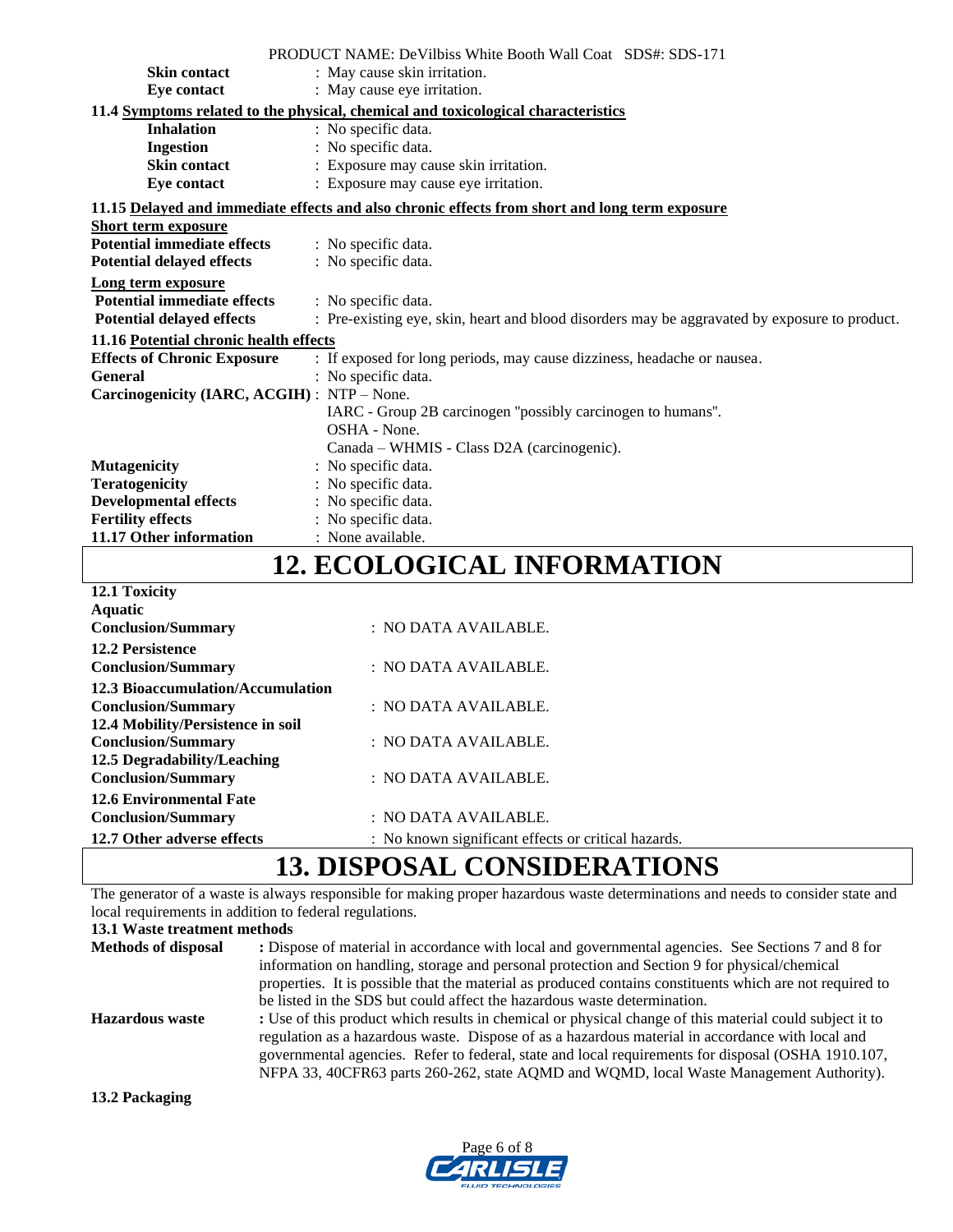**Methods of disposal** : Do not incinerate closed container.Container contents should be completely used and containers should be emptied prior to discard.

**13.3 Special precautions :** None known.

| <b>14. TRANSPORT INFORMATION</b>                                                                     |                 |                 |                 |                 |                 |  |
|------------------------------------------------------------------------------------------------------|-----------------|-----------------|-----------------|-----------------|-----------------|--|
|                                                                                                      | <b>US DOT</b>   | <b>ADR/RID</b>  | <b>IMDG</b>     | <b>IATA</b>     | <b>CAN TDG</b>  |  |
| 14.1 UN number                                                                                       | Not regulated.  | Not regulated.  | Not regulated.  | Not regulated.  | Not regulated.  |  |
| 14.2 UN proper shipping name                                                                         | None.           | None.           | None.           | None.           | None.           |  |
| 14.3 Transport<br>hazard $class(s)$                                                                  | Not restricted. | Not restricted. | Not restricted. | Not restricted. | Not restricted. |  |
| 14.4 Packing<br>group                                                                                | None.           | None.           | None.           | None.           | None.           |  |
| 14.5 Environmental hazards                                                                           | No.             | No.             | No.             | No.             | No.             |  |
| 14.6 Special precautions<br>for user                                                                 | Not available.  | Not available.  | Not available.  | Not available.  | Not available.  |  |
| <b>Additional information</b>                                                                        | None.           |                 |                 |                 |                 |  |
| 14.7 Transport in bulk<br>according to Annex II of<br><b>MARPOL 73/78 and the</b><br><b>IBC</b> Code | Not available.  | Not available.  | Not available.  | Not available.  | Not available.  |  |
| <b>15. REGULATORY INFORMATION</b>                                                                    |                 |                 |                 |                 |                 |  |

**15.1 Federal Regulations** 

**Global Inventories:** All ingredients are on DSL/NDSL and TSCA inventories.

**EUROPEAN AGREEMENT CONCERNING THE INTERNATIONAL CARRIAGE OF DANGEROUS GOODS BY** 

**ROAD (ADR):** This product is not classified by the United Nations Economic Commission for Europe to be dangerous goods.

**INTERNATIONAL MARITIME ORGANIZATION (IMO) DESIGNATION:** This product is not classified as Dangerous Goods by the International Maritime Organization.

**INTERNATIONAL AIR TRANSPORT ASSOCIATION (IATA):** This product is not classified as Dangerous Goods, by rules of IATA.

**Canada: WHMIS Classification:** Titanium dioxide 13463-67-7 is listed as a D2A (carcinogenic).

**TRANSPORT CANADA, TRANSPORTATION OF DANGEROUS GOODS REGULATIONS:** This product is not

classified as Dangerous Goods, per regulations of Transport Canada.

**NSNR/NPRI:** no reportable substances

**United States of America:** SDS prepared pursuant to the Hazard Communication Standard (29CFR1910.1200).

**U.S. DEPARTMENT OF TRANSPORTATION (DOT) SHIPPING REGULATIONS:** This product is not classified as dangerous goods, per U.S. DOT regulations, under 49 CFR 172.101.

**EPA Hazardous Waste Number and Classification (40CFR261.22):** none required

**Clean Water Act:** Sodium Nitrite (CAS# 7632-00-0) is listed as a Hazardous Substance under the CWA.

None of the chemicals in this product are listed as Priority Pollutants under the CWA.

None of the chemicals in this product are listed as Toxic Pollutants under the CWA.

**Toxic Substances Control Act (TSCA):** All components are listed on the TSCA inventory.

#### **WGK (Water Danger/Protection)** : 0

**DSL:** All components are either on the DSL, or are exempt from DSL listing requirements.

**U.S. Export Control Classification Number:** EAR99

#### **EPA SARA Title III/CERCLA**

**SARA Section 302 Extremely Hazardous Substances**: None of the chemicals in this product have a TPQ.

**SARA Codes:** None.

**Section 313**: No chemicals are reportable under Section 313.

#### **CERCLA/SARA - Section 313 and 40 CFR 372:**

This material does not contain any chemicals subject to the reporting requirements of SARA 313 and 40 CFR 372.

#### **EPA (CERCLA) Reportable Quantity (in pounds):** None.

**OSHA Hazard Status:** None of the chemicals in this product are considered highly hazardous as defined by the US OSHA Hazard Communication Standard (29CFR1910.1200).

#### **15.2 State Regulations**

**California Proposition 65:** This product does not contain any chemicals known to the State of California to cause cancer, birth